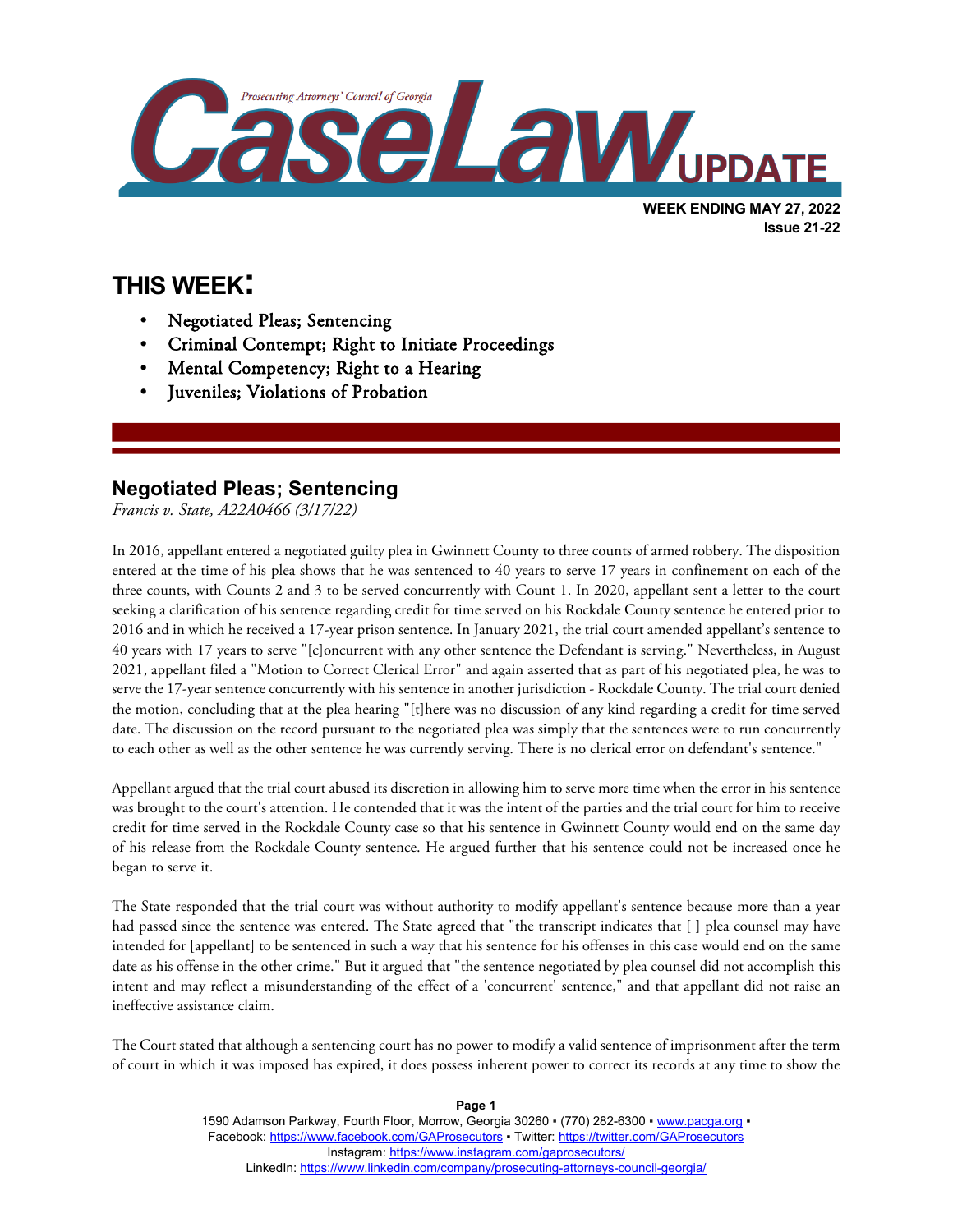

true intent of the sentencing court at the time the original sentence was imposed. And here, the Court found, in denying appellant's motion to correct clerical error, the trial court ruled that there was no discussion of credit for time served at the plea hearing. But after reviewing the transcript of the 2016 plea hearing, the Court noted that while the judge and plea counsel did not use the phrase "credit for time served" specifically, the transcript reflected that plea counsel requested a 17-year sentence that would not add any time to appellant's "max-out date of 2027." The State presented to the court that it was recommending appellant's sentence be served concurrently with the sentence he was serving in Rockdale County, without any mention of not adding any time beyond the existing max-out date. In sentencing appellant, however, the trial court stated that everyone understood "that there won't be any additional time" and that the sentence will be "as negotiated between the attorneys."

Thus, the Court concluded, it appeared that there was some understanding that appellant's sentence would result in no "additional time," which could only be accomplished by giving appellant credit for time served on the Rockdale County sentence. Thus, in denying appellant's motion to correct clerical error, the court erred in finding that there was no discussion of credit for time served during the plea hearing. Accordingly, the Court vacated the trial court's order and remanded the case for the court to consider appellant's motion without this improper factual finding. In doing so, the Court noted that the case does not involve credit for time served under OCGA § 17-10-11, which is the duty of the Department of Corrections.

## **Criminal Contempt; Right to Initiate Proceedings**

*Collins v. State, A22A0442 (4/4/22)*

Appellant is the sister of a woman who was involved in a civil matter with appellant's brother-in-law. Appellant attempted at first to represent her sister, but the court disallowed it because appellant is not a lawyer. Appellant then violated the rule of sequestration. The State brought criminal contempt proceeding against appellant for engaging in allegedly improper conduct in the courtroom. Two months after this incident, the State filed a motion for criminal contempt in the pending civil case based upon appellant's conduct in the courtroom. According to the State, "[appellant] looked straight at the judge, made a "gun" symbol with her right hand by extending her thumb and forefinger, putting it to her head, then pointed it at the judge and made a motion as if 'pulling the trigger' with the imaginary gun's hammer coming down." Appellant moved to dismiss the State's motion which was denied. Appellant was then granted an interlocutory appeal.

The Court noted that it was the trial judge who had instituted criminal contempt proceedings against appellant, but the State of Georgia, which has the ability to seek an indictment of appellant for any crime she may have committed in the courtroom. But here, the State did so in a civil action between private parties to which it was a stranger. The proper procedure was for the trial judge, not the State, to institute criminal contempt proceedings. Accordingly, the Court reversed the superior court's denial of appellant's motion to dismiss the State's action for criminal contempt against her.

## **Mental Competency; Right to a Hearing**

*Williams v. State, A22A0058 (4/6/22)*

Appellant was convicted of two counts of armed robbery. The record showed that on January 25, 2018, after the deadline for filing motions had passed, appellant's trial counsel filed a motion for a mental competency evaluation. At the January

> 1590 Adamson Parkway, Fourth Floor, Morrow, Georgia 30260 · (770) 282-6300 · [www.pacga.org](http://www.pacga.org/) · Facebook[: https://www.facebook.com/GAProsecutors](https://www.facebook.com/GAProsecutors) ▪ Twitter:<https://twitter.com/GAProsecutors> Instagram[: https://www.instagram.com/gaprosecutors/](https://www.instagram.com/gaprosecutors/) LinkedIn:<https://www.linkedin.com/company/prosecuting-attorneys-council-georgia/>

**Page 2**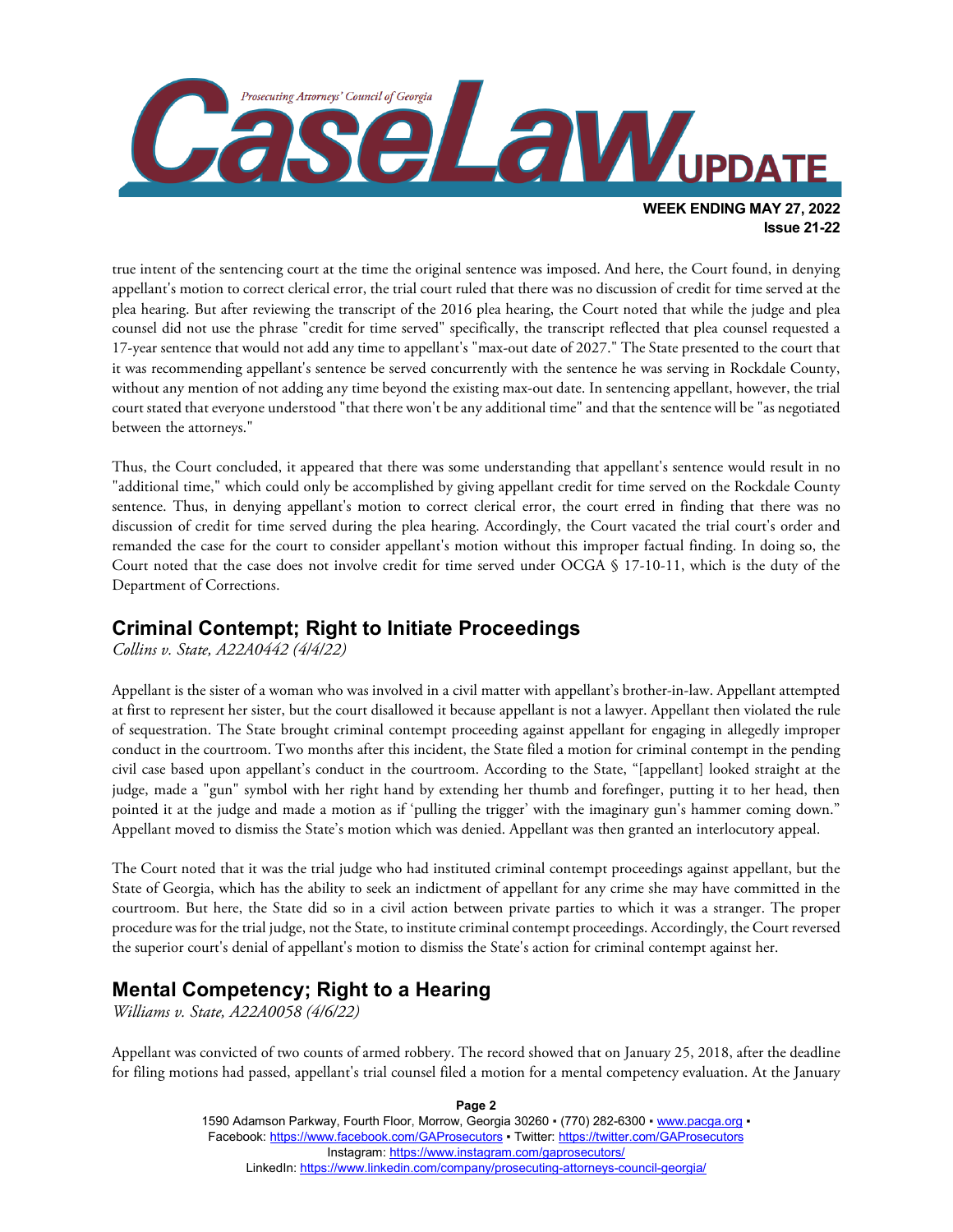

29 hearing, counsel explained that his concerns about appellant's competency had become "more intense" in the recent weeks preparing for trial, as a result of which he "felt" it was "necessary" to file the motion. The trial court then asked appellant some questions regarding the charges, his counsel, and the trial proceedings. Following the questioning, the trial court denied the motion, finding that appellant did not demonstrate any irrational behavior and understood the nature of the trial, his counsel's role, and the possible consequences of a guilty verdict.

Appellant argued that the trial court erred by failing to hold a hearing on his mental competency and denying his motion for a mental evaluation. The Court disagreed.

The Court stated that mental competency is presumed, so absent evidence of a defendant's incompetency, a trial court need not conduct a competency hearing. But if the court has sufficient information at the time of trial to raise a bona fide doubt about the defendant's ability to understand the proceedings, appreciate their significance, or assist his lawyer in presenting his defense, the court must conduct a competency hearing. In determining whether the trial court violated a defendant's procedural due process rights by failing to hold a competency hearing, it must focus on three factors: (1) evidence of the defendant's irrational behavior; (2) the defendant's demeanor at trial; and (3) prior medical opinions regarding the defendant's competence to stand trial. Such an analysis focuses on what the trial court did considering what it knew at the time of the trial or plea hearing.

And here the Court found, at the time of the motion, there was nothing before the trial court that raised a bona fide doubt about appellant's ability to understand the proceedings. Notably, in his written motion for a mental evaluation, appellant did not make a single factual allegation calling into question his competency. During the January 2018 motions hearing, appellant's counsel similarly made no argument that reasonably would call into question appellant's competency; counsel's explanation of the basis for his motion was limited to the following: "I've had some concerns since I've represented this young man. They became more, my concerns became more intense, if you would, in, in recent weeks in preparing for today and for trial and also talking again with my client and also the, the family of my client . . . ." Moreover, during that hearing, the trial court engaged in an extended colloquy with appellant, in which the court ensured that appellant — who is a high school graduate — was able to communicate with his counsel and understood the charges against him, the roles of counsel and the trial judge, the State's burden, his right to testify, and the consequences of a guilty verdict. The trial court also ensured that the State was unaware of any evidence that appellant "may have been . . . operating under some kind of delusion or compulsion or that he was in any way unable to distinguish right from wrong."

Thus, the Court found, appellant neither alleged any facts nor identified any record evidence that would raise a bona fide doubt as to his ability to understand and meaningfully participate in the proceedings. And while appellant contended that the trial court did not "permit [him] to present his evidence and argument on the motion," he did not identify what evidence or argument he would have presented, had he been able to do so. Therefore, the Court concluded, absent such evidence, there were no grounds to cast doubt on the trial court's conclusion that there was insufficient information to call into question appellant's comprehension of and ability to participate in his trial. Consequently, appellant failed to show that the trial court erred in denying his motion for a mental evaluation.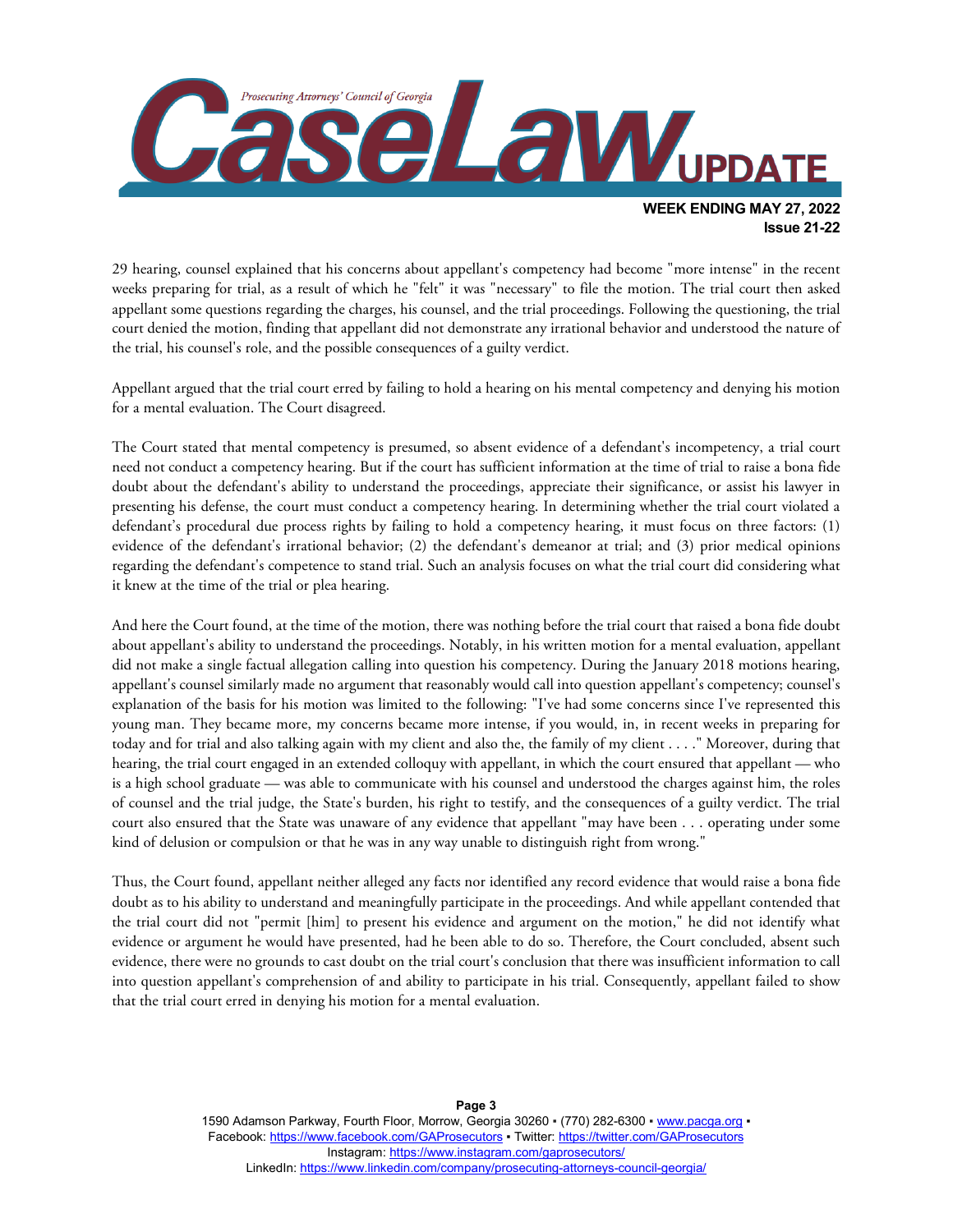

## **Juveniles; Violations of Probation**

*In re J. W., A22A0311 (4/8/22)*

In January 2020, a juvenile court adjudicated appellant delinquent for acts which, if committed by an adult, would have constituted two felony terroristic threats and two controlled substance offenses. Although the juvenile court was authorized to place appellant in restrictive custody because he committed an act of delinquency designated as a felony, the juvenile court instead placed him on probation. A year later, the State filed a delinquency petition against appellant. Specifically, the petition and its attachment charged appellant with "the offense of VIOLATION OF PROBATION, O.C.G.A. 15- 11-2 (19) (B)," for (a) leaving the presence of his DFCS behavioral aide on January 26, 2021, and remaining absent until he was located on February 14, 2021, (b) failing to recharge his ankle monitor during that time, and (3) failing to update his probation officer regarding his whereabouts. At the subsequent hearing, appellant admitted the charges and over appellant's objection, adjudicated appellant delinquent for "the offense of DELINQUENCY VIOLATION OF PROBATION" and committed him to DJJ custody "for the remainder of his probation expiring January 24, 2023."

Appellant argued that the juvenile court unlawfully committed him to DJJ custody after finding him delinquent solely for violating his probation. The Court noted that if a juvenile is adjudicated delinquent, placed on probation, and subsequently violates his probation, the State is afforded two alternative procedural avenues for addressing the violation of probation: (1) it may file a motion to revoke probation under OCGA § 15-11-608; or (2) it may file a new delinquency petition alleging the probation violation as a delinquent act pursuant to OCGA § 15-11-2 (19) (B). The method chosen by the State determines the punishment that may be imposed by the juvenile court.

And here, the Court found, the record, on its face demonstrated that the State filed a new delinquency petition under OCGA § 15-11-2 (19) (B) to address appellant's probation violations rather than a motion for revocation of probation under OCGA § 15-11-608 (b). Thus, the Court concluded, because the State did not file a motion to revoke appellant's probation, the juvenile court erred when it treated the dispositional hearing as a probation revocation proceeding, concluded it was authorized to revoke appellant's probation, and "commit[ted] him to DJJ for the rest of [his original] sentence."

Nevertheless, the State argued, the juvenile court's disposition committing appellant to DJJ custody nonetheless was proper. The Court disagreed. Pretermitting whether the facts admitted by appellant would constitute the offense of felony escape, it is well settled that due process is required in juvenile delinquency proceedings. Here, appellant was never put on notice that he was being charged with the felony offense of escape or that by admitting that he violated the terms of his probation he was admitting to committing acts constituting a new felony offense. In fact, the Court noted, neither the word "escape" nor the escape statute appeared in the appellate record. And neither the State's complaint, nor its petition for delinquency and attachment "set forth plainly and with particularity" that appellant was being charged "with a class A designated felony act or class B designated felony act" as required by statute. OCGA § 15-11-522 (5). Therefore, the Court concluded, the State's argument that the juvenile court was authorized to commit appellant to DJJ custody based on his commission of an act that would constitute felony escape ignored the clear mandates of due process. Accordingly, the State's arguments were held to be meritless.